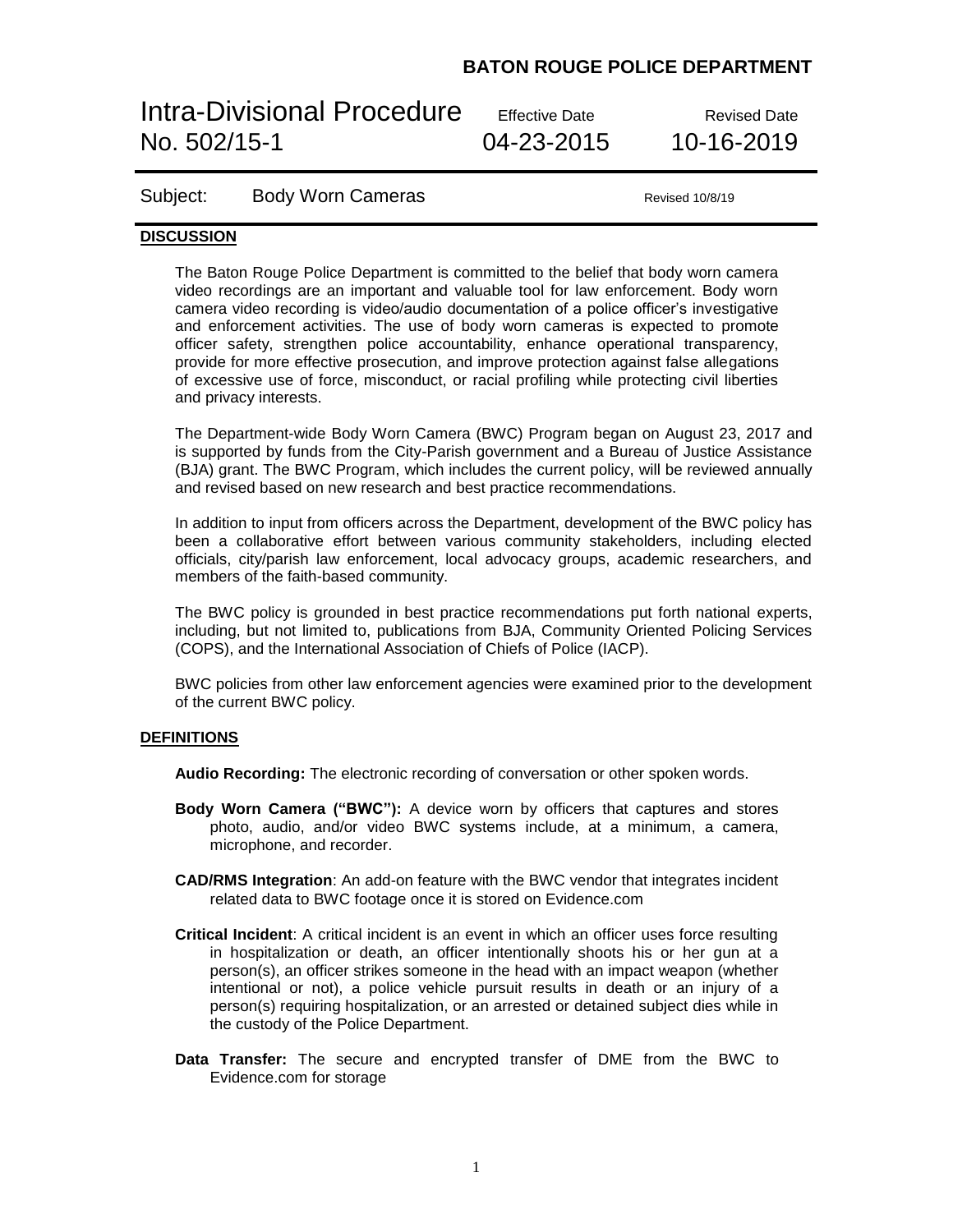Intra-Divisional Procedure Effective Date Revised Date No. 502/15-1 04-23-2015 10-16-2019

### Subject: Body Worn Cameras **Bublish Contains Accord Revised 10/8/19**

- **Digital Media Evidence:** Any photograph, audio recording, or video footage captured by the BWC.
- **Docking Station:** Charges the BWC, uploads evidence, verifies data uploads, and deletes uploaded data from the camera
- **Evidence.com:** Evidence.com is an encrypted cloud-based management system for storing, retrieving, and sharing DME. In addition to providing secure storage, the platform also provides for a digital audit trail documenting the identity of individuals who have accessed, viewed, copied, transmitted, redacted and/or deleted any BWC data and the date of such action
- **Mobile Video System Administrators:** The Mobile Video / Mobile Data Division (MVMD), within the Operations Bureau, is responsible for maintaining all BWCs, related equipment, and DME. MVMD is also responsible for processing internal and external requests for DME, as well as audit trail documenting the identity of individuals who have accessed, viewed, copied, transmitted, redacted, and/or deleted any BWC data, and the date of such action.
- **Officer**: Any sworn police officer employed by the Department, regardless of rank or position.
- **Sync Cable:** A USB Cable that simultaneously recharges the BWC while uploading DME through a department issued networked computer to Evidence.com.

**Tag/Category:** A system of classification for retention and searching for DME.

**Video Recording:** The electronic recording of visual images with or without an audio component.

### **OBJECTIVES**

- **I.** The Department has adopted the use of BWC technology to accomplish the following objectives:
	- 1. To promote officer safety;
	- 2. To document statements and events during the course of an incident;
	- 3. To enhance the law enforcement operator's ability to document and review statements and actions for both internal reporting requirements and for courtroom preparation/presentation;
	- 4. To preserve visual and audio information for use in current and future investigations:
	- 5. To provide an impartial measurement for self-critique and field evaluation during officer training.
	- 6. To enhance public trust by preserving factual representations of officer-citizen interactions in the form of DME.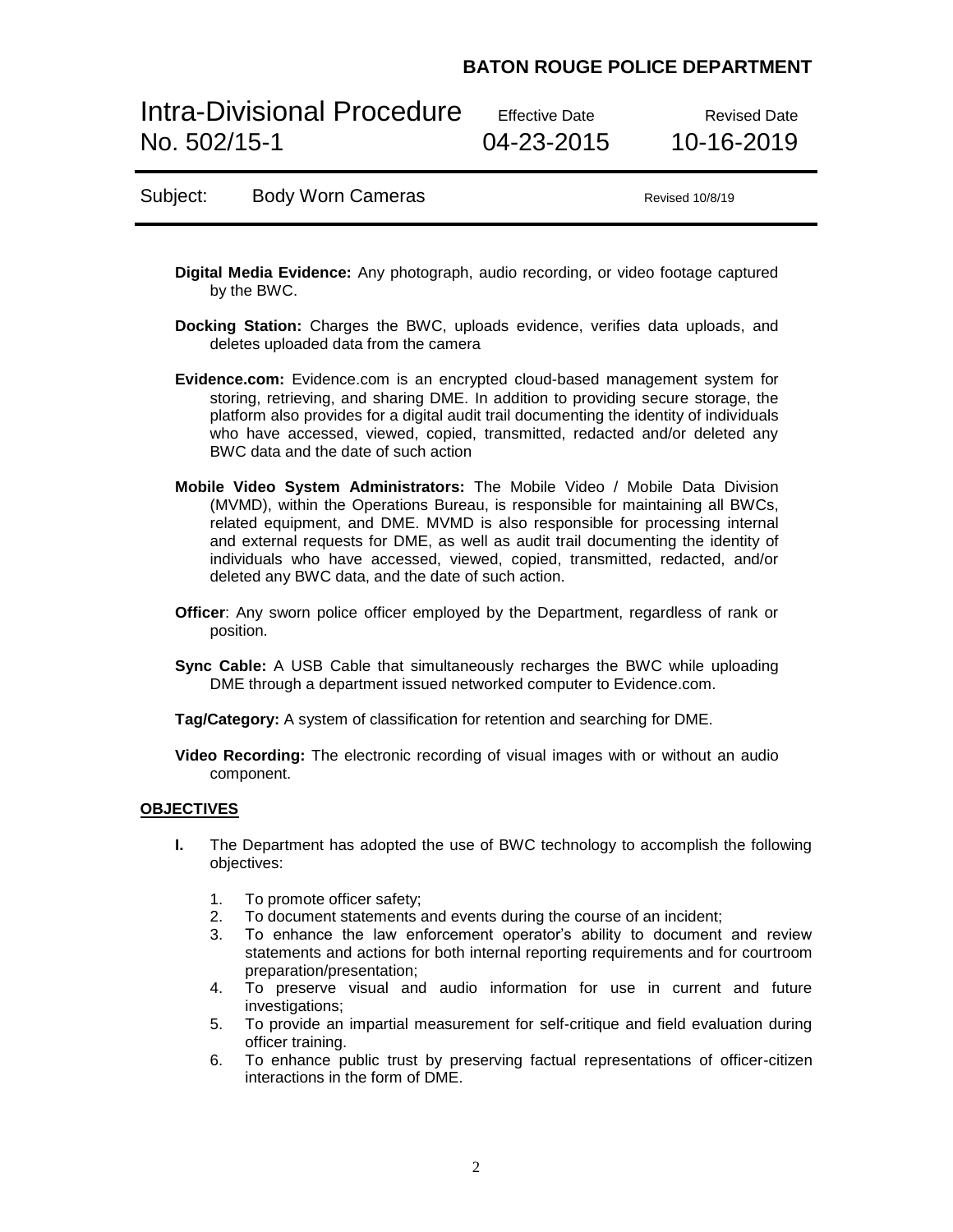# Intra-Divisional Procedure Effective Date Revised Date No. 502/15-1 04-23-2015 10-16-2019

| Subject: | <b>Body Worn Cameras</b> |  |
|----------|--------------------------|--|
|----------|--------------------------|--|

Revised 10/8/19

### **POLICY**

- **I.** Every sworn officer employed by the Department shall be assigned a BWC;
- **II.** Every sworn officer will be trained in the proper operation of the BWC and related equipment;
- **III.** BWCs will be used to document events, capture DME, and evaluate officer performance;
- **IV.** Once captured, DME cannot be altered and will be preserved with multiple layers of encryption on a cloud-based storage system;
- **V.** DME may be duplicated for court, investigative, training, evidentiary purposes or other purposes authorized by the Chief of Police or his designee.

### **PROCEDURES**

### **II. General Use of the BWC**

- A. The BWC shall be worn on the outside of an officer's uniform, facing forward in such a manner to maximize the video capture angle and to prevent, to the extent possible, blockage of the camera by the uniform or equipment.
- B. When safe to activate, BWCs shall be utilized to record the following types of events:
	- 1. Traffic stops;
	- 2. Pursuits;
	- 3. Person and vehicle searches;
	- 4. Physical or verbal confrontations;
	- 5. Use of force incidents;
	- 6. All Calls for Service, including backup Officers;
	- 7. Any contact that becomes adversarial when the BWC had not previously been activated;
	- 8. Prisoner transport;
	- 9. Any other citizen contact or official duty circumstance at the officer's discretion.
- C. Officers will deploy their BWCs when such use is appropriate to the proper performance of duties, as soon as is practical and safe, and where the recordings are consistent with this and other BRPD policies.
- D. Officers shall inform citizens and other officers when they are being recorded, as soon as it is safe and practical to do so. Every attempt must be made to capture notifications on the recording.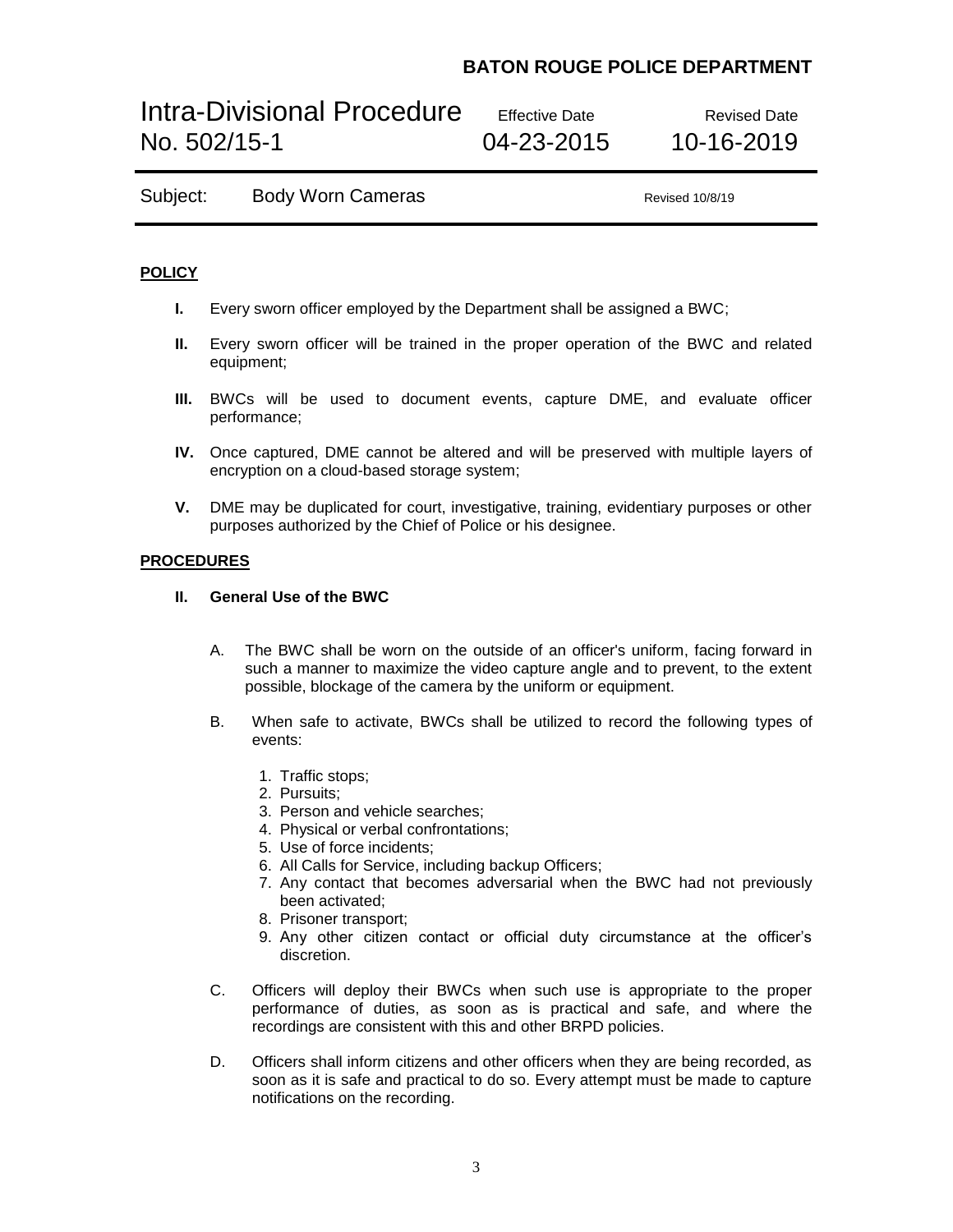Intra-Divisional Procedure Effective Date Revised Date No. 502/15-1 04-23-2015 10-16-2019

## Subject: Body Worn Cameras **Bublish Contains Accord Revised 10/8/19**

### **III. Data Transfer**

- A. The BWC shall be placed in the docking station or connected to a networked computer via a sync cable for charging and uploading of BWC DME at the end of shift;
- B. Approval must be provided by an officer's supervisor in situations where it is not feasible to upload data at the end of a shift. In such situations, data must be uploaded at the beginning of the officers next scheduled shift. If video recordings are made while working an Overtime or an Extra Duty assignment, data must be uploaded at the beginning of the officers next scheduled shift;
- C. DME shall only be uploaded to Evidence.com.
- D. Data transfers will not be made over cellular data (i.e.: Aircards, modems, etc.) without permission from the Mobile Video System Administrators.

### **IV. DME Tagging**

- A. A "RESTRICTED" tag/category may be given to DME to limit access or release of a recording.
	- 1. The Mobile Video System Administrators will review all restricted DME to ensure the rationale is consistent with Department guidelines, including, but not limited to the following:
		- a. Release of the DME would violate a person's reasonable expectation of privacy;
		- b. Release of the DME would identify a confidential informant;
		- c. Release of the DME would identify the victim of a sexual offense;
		- d. Release of the DME would identify an undercover police officer.
- B. A "CASES/Do Not Delete" tag/category shall be given to DME related to prosecutive and investigative cases.

### **V. DME Retention**

- A. DME tagged/categorized as CASES will be maintained indefinitely and disposed of in accordance with the Louisiana Code of Evidence.
- B. DME not tagged/categorized as CASES will be maintained for a minimum period of three years before automatic deletion.

### **VI. Officer Responsibilities**

A. Officers shall wear a BWC when on duty handling calls for service, overtime, and extra duty assignments.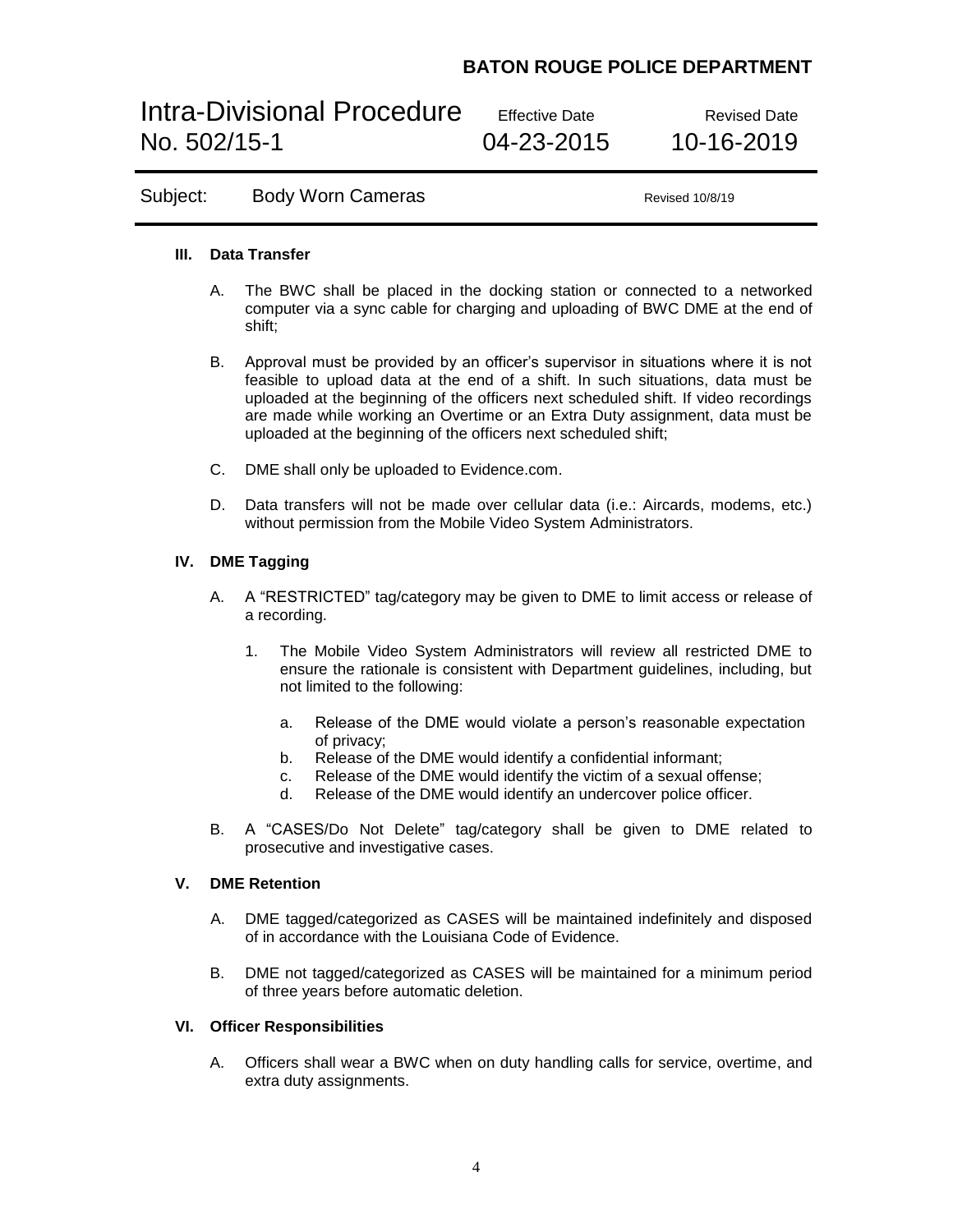# Intra-Divisional Procedure Effective Date<br>No. 502/15-1 04-23-2015 10-16-2019

04-23-2015

| Subject:                                |                                                                                                                                                                                                                                                                                                                                                                       | <b>Body Worn Cameras</b>                                                                                                                                                                                                                                                                              | Revised 10/8/19 |  |  |  |
|-----------------------------------------|-----------------------------------------------------------------------------------------------------------------------------------------------------------------------------------------------------------------------------------------------------------------------------------------------------------------------------------------------------------------------|-------------------------------------------------------------------------------------------------------------------------------------------------------------------------------------------------------------------------------------------------------------------------------------------------------|-----------------|--|--|--|
|                                         |                                                                                                                                                                                                                                                                                                                                                                       |                                                                                                                                                                                                                                                                                                       |                 |  |  |  |
|                                         | В.                                                                                                                                                                                                                                                                                                                                                                    | Officers are not required to wear a BWC while engaged in administrative or non-<br>enforcement duties.                                                                                                                                                                                                |                 |  |  |  |
|                                         | C.                                                                                                                                                                                                                                                                                                                                                                    | Officers are only permitted to wear Department issued BWCs.                                                                                                                                                                                                                                           |                 |  |  |  |
|                                         | D.                                                                                                                                                                                                                                                                                                                                                                    | BWCs shall only be assigned to one officer at a time. Only the officer assigned to<br>a specific BWC may use that particular unit. BWCs shall not be used or shared by<br>multiple officers.                                                                                                          |                 |  |  |  |
|                                         | Е.                                                                                                                                                                                                                                                                                                                                                                    | Officers shall inspect their BWC for proper functioning prior to going on duty. If a<br>BWC is found to not be functioning properly, the officer should notify his or her<br>supervisor immediately.                                                                                                  |                 |  |  |  |
|                                         | F.,                                                                                                                                                                                                                                                                                                                                                                   | Officers shall document in all required written reports whether BWC DME is or is<br>not available for the incident.                                                                                                                                                                                   |                 |  |  |  |
|                                         | Officers will not be responsible for damage to a BWC while on duty if the damage<br>G.<br>occurred in the scope of his or her duties. Damage to a BWC or related equipment<br>(such as a mount, sync cable, etc) will be reported to the officer's immediate<br>supervisor as soon as possible. The Chief of Police will be informed through the<br>chain of command. |                                                                                                                                                                                                                                                                                                       |                 |  |  |  |
| <b>VII. Supervisor Responsibilities</b> |                                                                                                                                                                                                                                                                                                                                                                       |                                                                                                                                                                                                                                                                                                       |                 |  |  |  |
|                                         | А.                                                                                                                                                                                                                                                                                                                                                                    | Supervisors shall ensure officers utilizing BWCs adhere to established<br>procedures, guidelines, and policies.                                                                                                                                                                                       |                 |  |  |  |
|                                         | В.                                                                                                                                                                                                                                                                                                                                                                    | At the start of each shift, supervisors shall ensure each officer has his or her<br>assigned BWC and the device is operational.                                                                                                                                                                       |                 |  |  |  |
|                                         | C.                                                                                                                                                                                                                                                                                                                                                                    | At the start of each shift, supervisors shall ensure each officer has conducted a<br>BWC function check and reported any equipment issues.                                                                                                                                                            |                 |  |  |  |
|                                         |                                                                                                                                                                                                                                                                                                                                                                       | Supervisors shall ensure reported equipment issues are addressed.                                                                                                                                                                                                                                     |                 |  |  |  |
|                                         |                                                                                                                                                                                                                                                                                                                                                                       | <b>VIII. Recording Guidelines</b>                                                                                                                                                                                                                                                                     |                 |  |  |  |
|                                         | А.                                                                                                                                                                                                                                                                                                                                                                    | Activation of the BWC will not be required while engaged in any of the following<br>activities:                                                                                                                                                                                                       |                 |  |  |  |
|                                         |                                                                                                                                                                                                                                                                                                                                                                       | 1. While on break or otherwise engaged in personal non-enforcement activity;<br>2. While discussing a criminal case or investigation with other officers or<br>supervisors;<br>3. While planning/conducting tactical/SWAT operations;<br>4. While conducting dive team and/or boat rescue operations. |                 |  |  |  |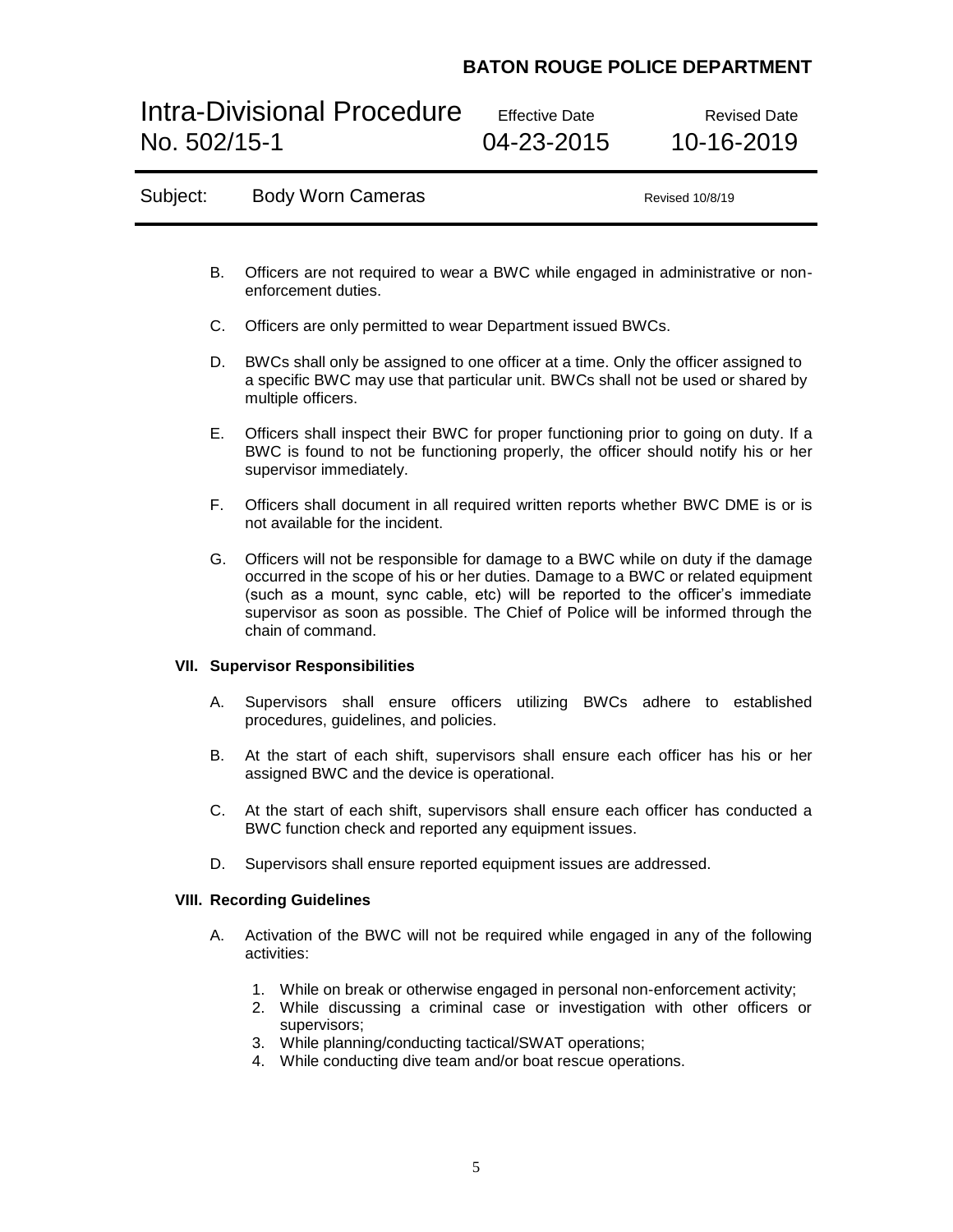# Intra-Divisional Procedure Effective Date<br>No. 502/15-1 04-23-2015 10-16-2019 No. 502/15-1 04-23-2015 10-16-2019

Subject: Body Worn Cameras Revised 10/8/19

| В. | Activation of the BWC is <b>prohibited</b> during the following activities except under<br>exigent circumstances, such as during in-progress enforcement actions, when<br>DME would be material to a criminal investigation, or when a victim/witness has<br>provided consent:                                                                                                                                                                            |  |  |  |  |
|----|-----------------------------------------------------------------------------------------------------------------------------------------------------------------------------------------------------------------------------------------------------------------------------------------------------------------------------------------------------------------------------------------------------------------------------------------------------------|--|--|--|--|
|    | While in the patient care area of a health care facility;<br>1.<br>While in the presence of a Confidential Informant (CI) or Undercover Officer<br>2.<br>(UC);                                                                                                                                                                                                                                                                                            |  |  |  |  |
|    | While interviewing the victim of a sex crime;<br>3.<br>While in any magistrate's or judge's office;<br>4.                                                                                                                                                                                                                                                                                                                                                 |  |  |  |  |
|    | While in any courtroom;<br>5.                                                                                                                                                                                                                                                                                                                                                                                                                             |  |  |  |  |
|    | While having a discussion with attorneys, counselors, peer support, doctors,<br>6.<br>etc. related to case work;                                                                                                                                                                                                                                                                                                                                          |  |  |  |  |
|    | During Inter- or Intra- departmental, vendor, or public meetings;<br>7.<br>In a training environment, unless the training is specific to the use of the<br>8.<br>BWC;                                                                                                                                                                                                                                                                                     |  |  |  |  |
|    | Personal conversations of or between department employees during non-<br>9.<br>enforcement activities without all parties' knowledge and consent;                                                                                                                                                                                                                                                                                                         |  |  |  |  |
|    | In restrooms, changing rooms, or any other place where there would be a<br>10.<br>reasonable expectation of privacy;                                                                                                                                                                                                                                                                                                                                      |  |  |  |  |
|    | 11. While engaged in routine non-investigatory activities with the public in which<br>no law enforcement action can be reasonably and imminently anticipated.                                                                                                                                                                                                                                                                                             |  |  |  |  |
| C. | Notes will be added to the associated report in instances where a BWC was<br>activated for prohibited activities as defined in this policy. The officer will be<br>responsible for documenting the exigent circumstances preceding activation.                                                                                                                                                                                                            |  |  |  |  |
| D. | Once activated, BWCs shall not be deactivated until an event has concluded, with<br>the following exceptions:                                                                                                                                                                                                                                                                                                                                             |  |  |  |  |
|    | An officer is ordered to deactivate his or her BWC by a supervisor;<br>1.<br>An officer enters a location or engages in an activity where policy has<br>2.<br>deemed recording prohibited;                                                                                                                                                                                                                                                                |  |  |  |  |
|    | An officer enters a location or engages in an activity where policy has<br>3.<br>deemed recording not required;                                                                                                                                                                                                                                                                                                                                           |  |  |  |  |
|    | At an officer's discretion, a BWC may be deactivated if leaving the BWC<br>4.<br>activated would interfere with an investigation. For example, a victim or<br>witness will not provide a statement on camera or if keeping the BWC<br>activated would be inappropriate due to the victim or witness's physical<br>condition, emotional state, age, or other sensitive circumstances (e.g., a<br>victim of rape, incest, or other form of sexual assault). |  |  |  |  |
| Е. | Notes will be added to the associated report in instances where a BWC was<br>deactivated prior to the conclusion of an event. The officer will be responsible for<br>documenting his or her justification for deactivating the BWC.                                                                                                                                                                                                                       |  |  |  |  |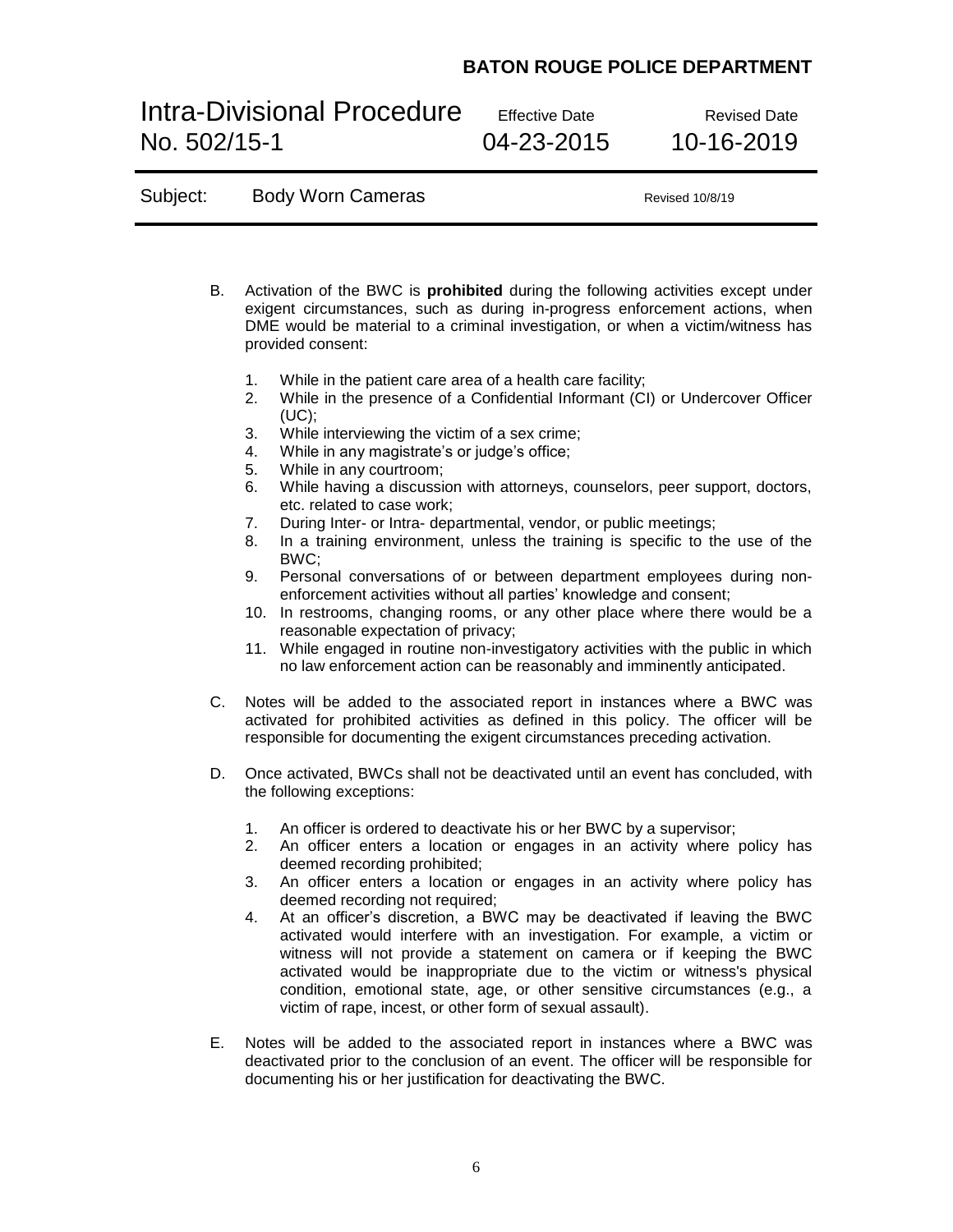# Intra-Divisional Procedure Effective Date Revised Date No. 502/15-1 04-23-2015 10-16-2019

Subject: Body Worn Cameras **Bublish Contains Accord Revised 10/8/19** 

### **IX. Internal Review of BWC Recordings**

- A. Officers may review DME on their cameras (via Axon View Application) prior to transferring DME to Evidence.com.
- B. Once uploaded to Evidence.com, DME shall only be viewed through evidence.com.
- C. Officers may review their own DME for training purposes, report writing, and incident recollection prior to a court appearance or internal investigation (unless the DME has not yet been transferred to Evidence.com as per Section VII-E of this policy).
- D. Supervisors shall conduct a quarterly review of at least three BWC recordings for each of their subordinates. The purpose of the quarterly review is to evaluate compliance with the current policy and other applicable directives.
	- 1. Supervisors shall complete a Quarterly Review Summary report for each officer under his or her command. The reports will be provided to the respective District Commander/ Division Commander.
	- 2. Based on recommendations from an officer's immediate supervisor, District or Division Commanders will forward identified training issues to the Training Coordinator.
- E. Internal Affairs may review DME as part of its investigative procedures, including but not limited to, critical incidents and civilian complaints against officers.
- F. Officers assigned to the Training Services Unit who wish to utilize DME for training purposes shall submit a request, in writing, to the Mobile Video System Administrators. Authorization to utilize DME for training purposes shall be given by the Chief of Police or his designee.

### **X. Critical Incidents**

- A. A supervisor on the scene of a critical officer-involved incident will instruct the officer involved to turn off his or her BWC after the scene has been deemed secure.
- B. The supervisor will give a brief statement on camera for the reason the device is being deactivated.
- C. The Mobile Video System Administrators are responsible for going to the scene of a critical incident to secure the BWC.
- D. The supervisor will maintain possession of the BWC until it is turned over to the Mobile Video System Administrators for evidentiary purposes.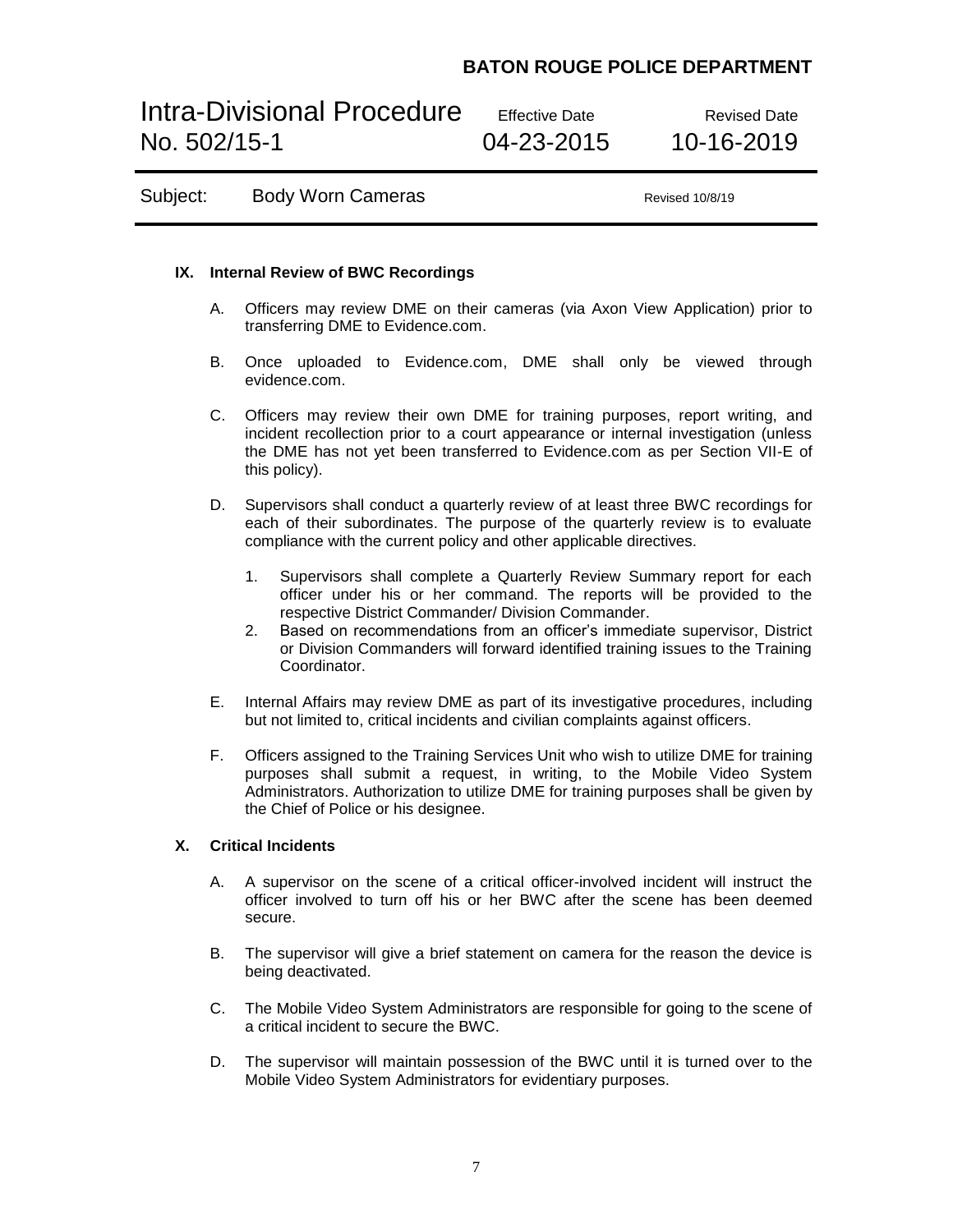Intra-Divisional Procedure Effective Date Revised Date No. 502/15-1 04-23-2015 10-16-2019

### Subject: Body Worn Cameras **Bublish Contains Accord Revised 10/8/19**

- E. The BWC will be secured by the Mobile Video System Administrators and immediate action will be taken to ensure the DME is uploaded to evidence.com in accordance with departmental procedures.
- F. Officers involved in a critical incident shall not view their BWC DME prior to the DME being transferred to Evidence.com by the Mobile Video System Administrators.

### **XI. External Release of DME**

A. Release of DME to prosecuting attorneys:

DME may be shared with the District Attorney's office or other law enforcement agencies as permitted by applicable local, state, and federal laws.

B. Release of DME to defense attorneys:

Defense attorneys may gain access to DME through the District Attorney's office, the discovery process, or a court ordered subpoena.

- C. Release of DME to members of the public:
	- 1. All Public Records requests shall be processed through the Legal Advisor.
	- 2. Authorization to release DME to members of the public shall be given by the Chief of Police or his designee.
- D. Applicable State Law
	- 1. Public requests for the release of DME are governed by the Louisiana Public Records Act. As such, nothing in this policy shall be construed to affect the rights of the state under LRS 44:3.
	- 2. In addition to applicable state laws and this policy, release of BWC DME to members of the public shall follow policies and procedures set forth in GO 147.
	- 3. Louisiana Public Records Law (LSR 44:1 44.41) provides for release of public records by government agencies.
	- 4. Pursuant to LSR 44:3, release of certain DME is not required, including but not limited to the following:
		- a. Pending criminal litigation;
		- b. Any criminal litigation which can be reasonably anticipated;
		- c. DME identifying a confidential informant;
		- d. DME identifying the victim of a sexual offense;
		- e. DME identifying an undercover police officer;
		- f. DME, of which the release would violate an individual's reasonable expectation of privacy.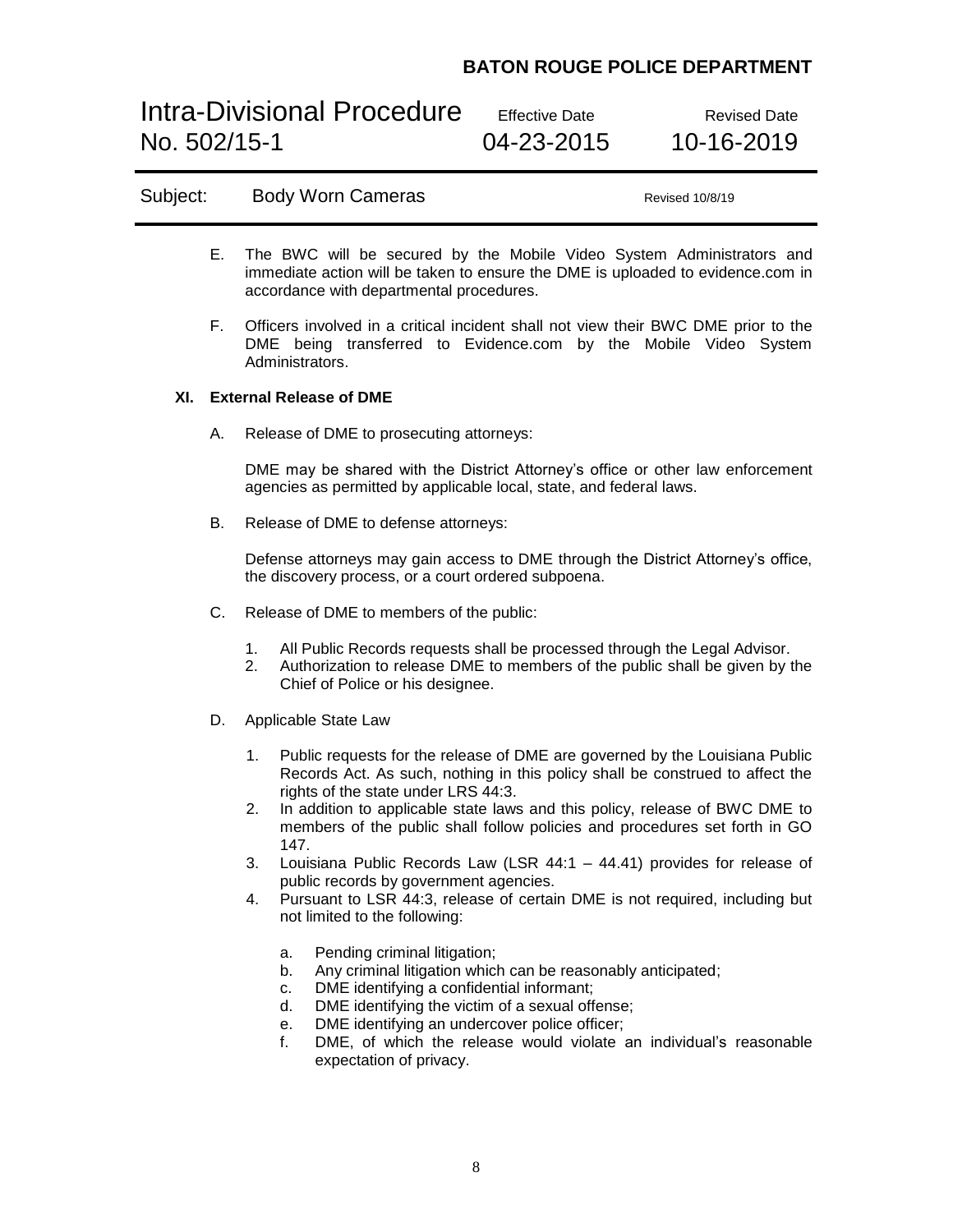Intra-Divisional Procedure Effective Date<br>No. 502/15-1 04-23-2015 10-16-2019 No. 502/15-1

| Subject: |                | <b>Body Worn Cameras</b>                                                                                                                                                                                                                                                                                                                                                                                                                                                                                                                                                                                                 | Revised 10/8/19 |
|----------|----------------|--------------------------------------------------------------------------------------------------------------------------------------------------------------------------------------------------------------------------------------------------------------------------------------------------------------------------------------------------------------------------------------------------------------------------------------------------------------------------------------------------------------------------------------------------------------------------------------------------------------------------|-----------------|
|          | 5.             | Pursuant to LSR 44:3-I, requests for BWC DME must be incident specific:                                                                                                                                                                                                                                                                                                                                                                                                                                                                                                                                                  |                 |
|          |                | "All requests for production of video or audio recordings generated by<br>law enforcement officer body-worn cameras shall be incident specific<br>and shall include reasonable specificity as to the date, time, location,<br>or persons involved. A request for multiple incidents shall include<br>reasonable specificity as to the date, time, location, or persons<br>involved in each incident requested. The custodian may deny a<br>request not containing reasonable specificity."                                                                                                                               |                 |
|          | 6.             | LSR 44:3 Items D and E provide for the sharing of information among law<br>enforcement agencies:                                                                                                                                                                                                                                                                                                                                                                                                                                                                                                                         |                 |
|          |                | "Nothing in this Section shall be construed to prevent any and all<br>prosecutive, investigative, and law enforcement agencies and<br>communications districts from having among themselves a free flow of<br>information for the purpose of achieving coordinated and effective<br>criminal justice."                                                                                                                                                                                                                                                                                                                   |                 |
|          |                | "Nothing in this Section shall be construed as forbidding the release of all or<br>part of investigative files of fires classified as arson, incendiary, or suspicious<br>unless, after consultation with the appropriate law enforcement agency, any<br>sheriff, district attorney, or other law enforcement agency directs that the<br>records not be disclosed because of pending or anticipated criminal<br>adjudication.                                                                                                                                                                                            |                 |
| Е.       |                | <b>Redaction of DME</b>                                                                                                                                                                                                                                                                                                                                                                                                                                                                                                                                                                                                  |                 |
|          | 1.<br>2.<br>3. | The Mobile Video System Administrators shall review DME for content and<br>redaction considerations prior to any public release of BWC files.<br>The Mobile Video System Administrators may redact video prior to any non-<br>court ordered public release. DME Redaction may be made in whole or in<br>part to protect the identity, privacy, and/or safety of any uninvolved person,<br>undercover officer, potential witness, juveniles, HIPAA information, personal<br>identifiers (DOB's, SSN's, etc.).<br>In the event DME is redacted, the original unredacted version of the DME will<br>remain on Evidence.com. |                 |
| F.       |                | Release and Redaction of Canine Involved DME                                                                                                                                                                                                                                                                                                                                                                                                                                                                                                                                                                             |                 |
|          | 1.<br>2.       | Prior to the release of any video involving canine deployment, the<br>Commander of the Canine Division or their designee will review the DME in<br>its entirety with the Legal Advisor.<br>In the cases of building searches, canine tracks, and felon stops, the<br>Commander or their designee will move for all tactics, to include the planning<br>phase, to be redacted prior to release. Note: The release of said tactics<br>would compromise officer safety gravely.                                                                                                                                             |                 |
|          |                |                                                                                                                                                                                                                                                                                                                                                                                                                                                                                                                                                                                                                          |                 |